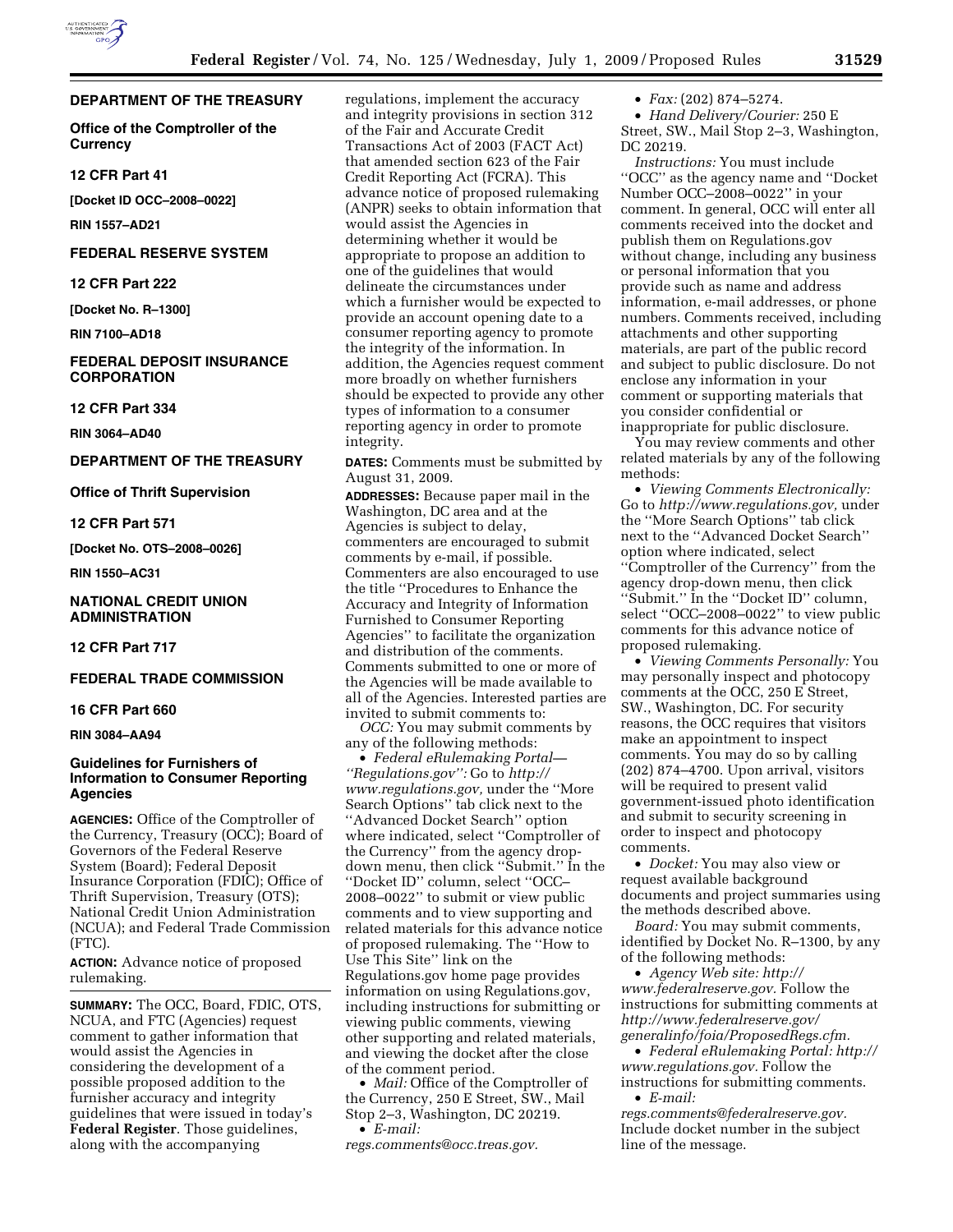• *FAX:* (202) 452–3819 or (202) 452– 3102.

• *Mail:* Jennifer J. Johnson, Secretary, Board of Governors of the Federal Reserve System, 20th Street and Constitution Avenue, NW., Washington, DC 20551.

All public comments are available from the Board's Web site at *http:// www.federalreserve.gov/generalinfo/ foia/ProposedRegs.cfm* as submitted, unless modified for technical reasons. Accordingly, your comments will not be edited to remove any identifying or contact information. Public comments may also be viewed electronically or in paper in Room MP–500 of the Board's Martin Building (20th and C Streets, NW.) between 9 a.m. and 5 p.m. on weekdays.

*FDIC:* You may submit comments, identified by the RIN for this rulemaking, by any of the following methods:

• *Agency Web site: http:// www.fdic.gov/regulations/laws/federal/ propose.html.* Follow instructions for submitting comments on the Agency Web site.

• *Federal eRulemaking Portal: http:// www.regulations.gov.* Follow the instructions for submitting comments.

• *E-Mail: Comments@FDIC.gov.*  Include the RIN number in the subject line of the message.

• *Mail:* Robert E. Feldman, Executive Secretary, Attention: Comments, Federal Deposit Insurance Corporation, 550 17th Street, NW., Washington, DC 20429.

• *Hand Delivery/Courier:* Guard station at the rear of the 550 17th Street Building (located on F Street) on business days between 7 a.m. and 5 p.m.

*Public Inspection:* All comments received will be posted without change to *http://www.fdic.gov/regulations/laws/ federal/propose.html*, including any personal information provided. Paper copies of public comments may be ordered from the Public Information Center by telephone at (877) 275–3342 or (703) 562–2200.

*OTS:* You may submit comments, identified by OTS–2008–0026, by any of the following methods:

• *Federal eRulemaking Portal ''Regulations.gov'':* Go to *http:// www.regulations.gov*, under the ''more Search Options'' tab click next to the ''Advanced Docket Search'' option where indicated, select ''Office of Thrift Supervision'' from the agency drop down menu, then click ''Submit.'' In the ''Docket ID'' column, select ''OTS– 2008–0026'' to submit or view public comments and to view supporting and related materials for this advance notice of proposed rulemaking. The ''How to Use This Site'' link on the

Regulations.gov home page provides information on using Regulations.gov, including instructions for submitting or viewing public comments, viewing other supporting and related materials, and viewing the docket after the close of the comment period.

• *E-mail address:* 

*regs.comments@ots.treas.gov*. Please include OTS–2008–0026 in the subject line of the message and include your name and telephone number in the message.

• *Mail:* Regulation Comments, Chief Counsel's Office, Office of Thrift Supervision, 1700 G Street, NW., Washington, DC 20552, *Attention:* OTS– 2008–0026.

• *Fax:* (202) 906–6518.

• *Hand Delivery/Courier:* Guard's Desk, East Lobby Entrance, 1700 G Street, NW., from 9 a.m. to 4 p.m. on business days, *Attention:* Regulation Comments, Chief Counsel's Office, *Attention:* OTS–2008–0026.

• *Instructions:* All submissions received must include the agency name and docket number for this rulemaking. All comments received will be entered into the docket and posted on Regulations.gov without change, including any personal information provided. Comments, including attachments and other supporting materials received, are part of the public record and subject to public disclosure. Do not enclose any information in your comment or supporting materials that you consider confidential or inappropriate for public disclosure.

• *Viewing Comments Electronically:*  Go to *http://www.regulations.gov*, select ''Office of Thrift Supervision'' from the agency drop-down menu, then click ''Submit.'' Select Docket ID ''OTS– 2008–0026'' to view public comments for this advance notice of proposed rulemaking.

• *Viewing Comments On-Site:* You may inspect comments at the Public Reading Room, 1700 G Street, NW., by appointment. To make an appointment for access, call (202) 906–5922, send an e-mail to *public.info@ots.treas.gov*, or send a facsimile transmission to (202) 906–6518. (Prior notice identifying the materials you will be requesting will assist us in serving you.) We schedule appointments on business days between 10 a.m. and 4 p.m. In most cases, appointments will be available the next business day following the date we receive a request.

*NCUA:* You may submit comments by any of the following methods (please send comments by one method only):

• *Federal eRulemaking Portal: http:// www.regulations.gov.* Follow the instructions for submitting comments.

• *NCUA Web Site: http:// www.ncua.gov/ RegulationsOpinionsLaws/ proposed*\_*regs/proposed*\_*regs.html.*  Follow the instructions for submitting comments.

• *E-mail:* Address to *regcomments@ncua.gov.* Include ''[Your name] Comments on Advance Notice of Proposed Rulemaking Part 717, Procedures to Enhance the Accuracy and Integrity of Information Furnished to Consumer Reporting Agencies under Section 312 of the Fair and Accurate Credit Transactions Act'' in the e-mail subject line.

• *Fax:* (703) 518–6319. Use the subject line described above for e-mail.

• *Mail:* Address to Mary Rupp, Secretary of the Board, National Credit Union Administration, 1775 Duke Street, Alexandria, VA 22314–3428.

• *Hand Delivery/Courier:* Address to Mary Rupp, Secretary of the Board, National Credit Union Administration. Deliver to guard station in the lobby of 1775 Duke Street, Alexandria, VA 22314–3428, on business days between 8 a.m. and 5 p.m.

All public comments are available on the agency's Web site at *http:// www.ncua.gov/* 

*RegulationsOpinionsLaws/comments* as submitted, except as may not be possible for technical reasons. Public comments will not be edited to remove any identifying or contact information. Paper copies of comments may be inspected in NCUA's law library, at 1775 Duke Street, Alexandria, VA 22314, by appointment weekdays between 9 a.m. and 3 p.m. To make an appointment, call (703) 518–6546 or send an e-mail to *OGCMail@ncua.gov.* 

*FTC:* Comments should refer to ''Procedures to Enhance the Accuracy and Integrity of Information Furnished to Consumer Reporting Agencies under Section 312 of the Fair and Accurate Credit Transactions Act, Project No. R611017,'' and may be submitted by any of the following methods. Comments containing confidential material must be filed in paper form, must be clearly labeled ''Confidential,'' and must comply with FTC Rule 4.9(c).1 Comments should not include any sensitive personal information, such as an individual's Social Security Number; date of birth; driver's license number or

<sup>&</sup>lt;sup>1</sup>The comment must be accompanied by an explicit request for confidential treatment, including the factual and legal basis for the request, and must identify the specific portions of the comment to be withheld from the public record. The request will be granted or denied by the FTC's General Counsel, consistent with applicable law and the public interest. *See* FTC Rule 4.9(c), 16 CFR 4.9(c).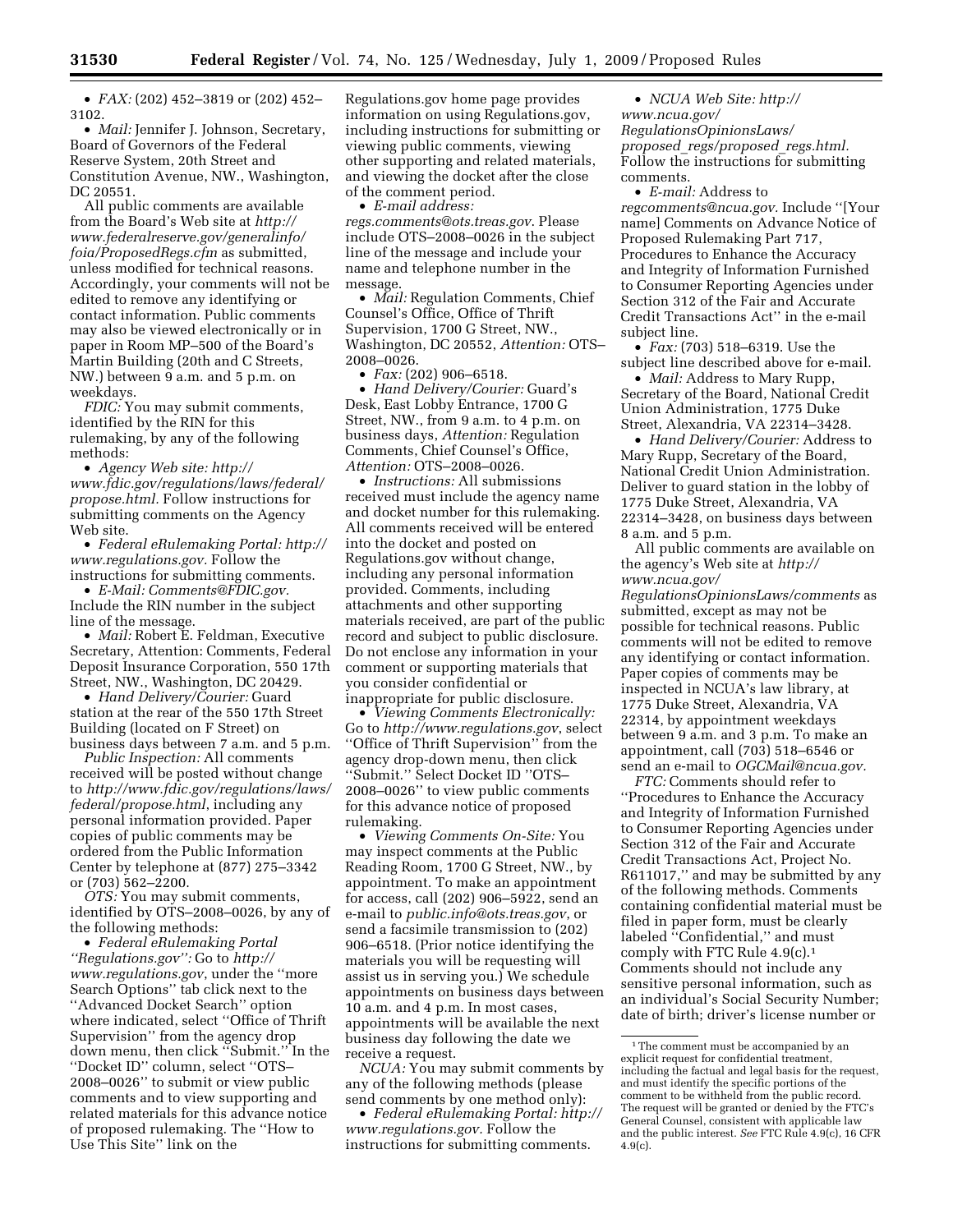other State identification number or foreign country equivalent; passport number; financial account number; or credit or debit card number. Comments also should not include any sensitive health information, such as medical records and other individually identifiable health information.

• *E-mail: https://* 

*secure.commentworks.com/ftc-FACTAfurnishers.* To ensure that the FTC considers an electronic comment, you must file it on the Web-based form found at this Web link and follow the instructions on that form.

• *Federal eRulemaking Portal: http:// www.regulations.gov*. You may visit this Web site to read this request for public comment and to file an electronic comment. The FTC will consider all comments that regulations.gov forwards to it.

• *Mail or Hand Delivery:* A comment filed in paper form should refer, both in the text and on the envelope, to the name and project number identified above, and should be mailed or delivered to the following address: Federal Trade Commission/Office of the Secretary, Room H–135 (Annex C), 600 Pennsylvania Avenue, NW., Washington, DC 20580.

The FTC Act and other laws the FTC administers permit the collection of public comments to consider and use in this proceeding as appropriate. All timely and responsive public comments, whether filed in paper or electronic form, will be considered by the FTC, and will be available to the public on its Web site, to the extent practicable, at *http://www.ftc.gov/os/* 

*publiccomments.htm.* As a matter of discretion, the FTC makes every effort to remove home contact information for individuals from the public comments it receives before placing those comments on the FTC Web site. More information, including routine uses permitted by the Privacy Act, may be found in the FTC's privacy policy, at *http://www.ftc.gov/ ftc/privacy.htm.* 

## **FOR FURTHER INFORMATION CONTACT:**

*OCC:* Stephen Van Meter, Assistant Director, Community and Consumer Law Division, (202) 874–5750; Patrick T. Tierney, Senior Attorney, or Carl Kaminski, Senior Attorney, Legislative and Regulatory Activities Division, (202) 874–5090; or Malloy T. Harris, Jr., National Bank Examiner, Compliance Policy, (202) 874–4851, Office of the Comptroller of the Currency, 250 E Street, SW., Washington, DC 20219.

*Board:* Amy E. Burke, Senior Attorney, or Jelena McWilliams, Attorney, Division of Consumer and Community Affairs, (202) 452–3667 or

(202) 452–2412; or Anne B. Zorc, Counsel, (202) 452–3876, or Kara L. Handzlik, Attorney, (202) 452–3852, Legal Division, Board of Governors of the Federal Reserve System, 20th and C Streets, NW., Washington, DC 20551.

*FDIC:* Glenn S. Gimble, Senior Policy Analyst, (202) 898–6865, Division of Supervision and Consumer Protection; Richard M. Schwartz, Counsel, (202) 898–7424, or Richard B. Foley, Counsel, (202) 898–3784, Legal Division; 550 17th St., NW., Washington, DC 20429.

*OTS:* April Breslaw, Director, Consumer Regulations, (202) 906–6989; Suzanne McQueen, Consumer Regulations Analyst, Compliance and Consumer Protection Division, (202) 906–6459; or Richard Bennett, Senior Compliance Counsel, Regulations and Legislation Division, (202) 906–7409, at 1700 G Street, NW., Washington, DC 20552.

*NCUA:* Linda Dent or Regina Metz, Attorneys, Office of General Counsel, phone (703) 518–6540 or fax (703) 518– 6569, National Credit Union Administration, 1775 Duke Street, Alexandria, VA 22314.

*FTC:* Clarke W. Brinckerhoff and Pavneet Singh, Attorneys, (202) 326– 2252, Bureau of Consumer Protection, Federal Trade Commission, 600 Pennsylvania Avenue, NW., Washington, DC 20580.

## **SUPPLEMENTARY INFORMATION:**

## **I. Background**

The Fair Credit Reporting Act (FCRA), which was enacted in 1970, sets standards for the collection, communication, and use of information bearing on a consumer's creditworthiness, credit standing, credit capacity, character, general reputation, personal characteristics, or mode of living.2 In 1996, the Consumer Credit Reporting Reform Act extensively amended the FCRA.3 The FACT Act 4 further amended the FCRA for various purposes, including improved accuracy of consumer reports.

Section 623 of the FCRA describes the responsibilities of persons that furnish information about consumers (furnishers) to consumer reporting agencies (CRAs).5 Section 312 of the FACT Act amended section 623 of the FCRA by requiring the Agencies to issue guidelines for use by furnishers regarding the accuracy and integrity of the information about consumers that

they furnish to CRAs and to prescribe regulations requiring furnishers to establish reasonable policies and procedures for implementing the guidelines (referred to in this ANPR as the accuracy and integrity regulations and guidelines).

In this issue of the **Federal Register**, the Agencies promulgated final rules and guidelines to implement section 312 of the FACT Act. Section \_.41(e) 6 of the final rules defines the term ''integrity'' to mean that information that a furnisher provides to a CRA about an account or other relationship with the consumer:

• Is substantiated by the furnisher's records at the time it is furnished;

• Is furnished in a form and manner that is designed to minimize the likelihood that the information may be incorrectly reflected in a consumer report; and

• Includes the information in a furnisher's possession about the account or other relationship that the relevant Agency has:

 $\circ$  Determined that the absence of which would likely be materially misleading in evaluating a consumer's creditworthiness, credit standing, credit capacity, character, general reputation, personal characteristics, or mode of living; and

 $\circ$  Listed in section I.(b)(2)(iii) of the guidelines.

Section I.(b)(2)(iii) of the guidelines lists a ''credit limit, if applicable and in the furnisher's possession.'' Thus, under the final rule that cross-references this provision of the guidelines, information relating to a consumer that is furnished to a CRA will not be deemed to have ''integrity'' if it does not include a credit limit, if the account or relationship with the consumer has a credit limit, and the credit limit is in the possession of the furnisher.

The Agencies now seek information to determine if they should include the account opening date as another item to be included in section I.(b)(2)(iii) of the guidelines. The Agencies also request comment on any other items that should be included in section I.(b)(2)(iii) of the guidelines in order to promote the integrity of information furnished to CRAs. Specifically, the Agencies request comment on whether there are other items of information the absence of which would likely be materially misleading in evaluating a consumer's creditworthiness, credit standing, credit capacity, character, general reputation, personal characteristics, or mode of living, and which the Agencies should

<sup>2</sup> 15 U.S.C. 1681–1681x.

<sup>3</sup>Public Law 104–208, 110 Stat. 3009 (Sept. 20, 1996).

<sup>4</sup>Public Law 108–159, 117 Stat. 1952 (Dec. 4, 2003).

 $5$  Section 623 is codified at 15 U.S.C. 1681s–2.  $6$  Section 660.2(e) in the FTC's rule.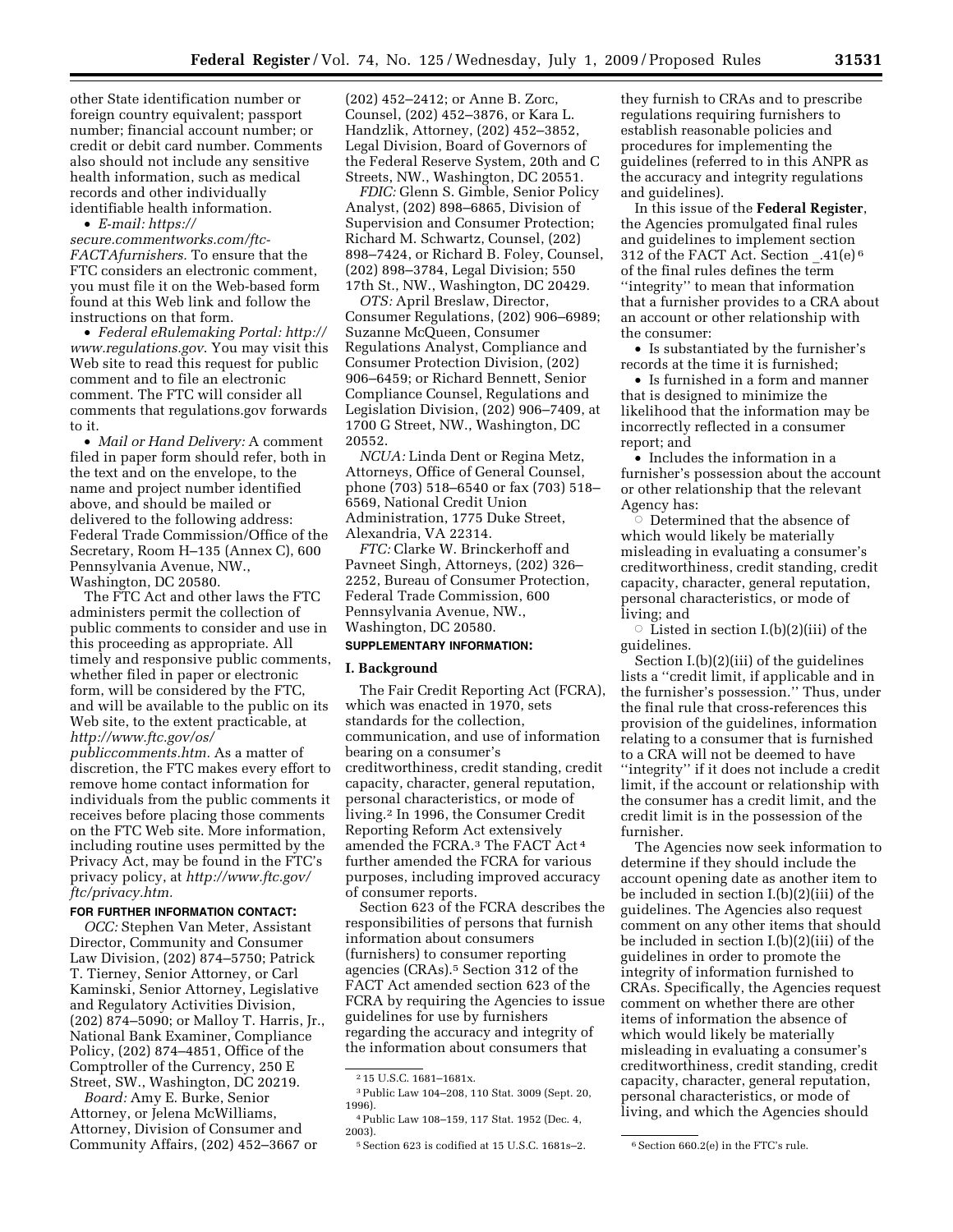list in section I.(b)(2)(iii) of the guidelines.

#### **II. Account Opening Date**

In general, credit scoring models use the following factors to generate a credit score: payment history, credit utilization (amount owed compared to the credit limit), length of credit history (time since accounts opened and time since account activity), number and types of credit accounts, new credit established, types of credit used, and bankruptcy filings.7 The Agencies understand that an account opening date may be used to determine the length of a consumer's credit history. A long-established credit history tends to affect positively a consumer's credit score, and may similarly affect other assessments of a consumer's creditworthiness.

The Agencies understand that some furnishers, including furnishers that provide only negative information to CRAs, may not include account opening dates in the information they provide to CRAs. The Agencies are concerned that, for at least some consumers, this practice may result in a lower credit score for the consumer than otherwise would be the case (or otherwise result in a more negative assessment of the consumer's creditworthiness). Therefore, the omission of the account opening date may result in higher costs and reduced access to credit and other products and services and present an incorrect impression of credit and other risks to lenders and other users of consumer reports.

The Agencies also recognize, however, that it is possible that the account opening date may not be a significant factor in determining a credit score in certain credit scoring models or in other assessments of a consumer's creditworthiness; that some credit scoring models and other assessment systems might be adjusted to compensate for the absence of an account opening date; and that other data might effectively be substituted for an account opening date.

#### **III. Request for Comments**

The Agencies believe that, in advance of proposing any additions or changes to the accuracy and integrity guidelines, it is appropriate to invite comment from

all interested parties on the following issues:

• To what extent, and under what circumstances, do furnishers provide account opening dates to CRAs? What factors determine whether that information will be provided?

• Would the absence of an account opening date or any other specific item in the information a furnisher provides to a CRA likely be materially misleading in evaluating a consumer's creditworthiness, credit standing, credit capacity, character, general reputation, personal characteristics, or mode of living? If so, how, and under what circumstances?

• Does the omission of an account opening date or other items of information otherwise compromise the integrity of information provided by furnishers to CRAs? If so, how, and under what circumstances?

• Should certain types of credit or other products or services be exempt from any proposed guideline for furnishing an account opening date or other items of information? For example, should any such new rules or guidelines be applicable only to mortgage or credit card products? Alternatively, should such rules or guidelines apply only to credit that is ''consumer credit'' as defined by Regulation Z (12 CFR 226)? Should any other types of credit products or services should be exempt, and, if so, why?

• Should accounts for which both positive and negative activity has been furnished on a regular basis for a certain period of time be exempt from any proposed rule or guideline for furnishing an account opening date or other items of information? If so, what is the appropriate period of time, and why?

• How should "account opening" date'' or other terms used to identify other items of information be defined, if at all? Are there types of credit or other products or services that, because of their nature, would not have an account opening date or other identified items of information? If so, please identify such credit products or services and explain why they would not have an account opening date or other identified items of information.

• What specific costs and benefits would be incurred and realized by consumers if furnishers were expected to furnish an account opening date or other items of information to CRAs?

• What specific costs and benefits would be incurred and realized by furnishers and users of consumer reports if furnishers were expected to furnish an account opening date or other items of information to CRAs?

• What would be the effect on the credit reporting system if furnishers were expected to furnish an account opening date or other items of information to CRAs?

In addition, the Agencies specifically invite comment as follows:

The Agencies invite comment from individuals and consumer organizations on the effect on consumers and the credit reporting system if furnishers were required to provide CRAs with an account opening date or other items of information.

In addition, the Agencies recognize that small institutions operate with more limited resources than larger institutions. Thus, the Agencies specifically request comment on the impact on small institutions of a possible future proposal that would require furnishers to furnish more information to CRAs, such as an account opening date, and whether the goals of a possible future proposal could be achieved for small institutions through an alternative approach.

Finally, the Agencies invite comment on how a future proposal could affect the furnishing of information to specialized types of CRAs, such as CRAs that collect information for the purpose of making decisions regarding insurance, employment or tenant screening, or check verification, and to nontraditional CRAs that may only provide information to a limited class of businesses (*e.g.,* medical information providers and tenant screening services).

## **IV. Regulatory Analysis**

#### *Executive Order 12866*

Executive Order 12866 requires the preparation of an analysis for agency actions that are ''significant regulatory actions.'' ''Significant regulatory actions'' are actions that may result in regulations that are likely to:

• Have an annual effect on the economy of \$100 million or more or adversely affect in a material way the economy, a sector of the economy, productivity, competition, jobs, the environment, public health or safety, or State, local, or Tribal governments or communities;

• Create a serious inconsistency or otherwise interfere with an action taken or planned by another agency;

• Materially alter the budgetary impact of entitlements, grants, user fees, or loan programs or the rights and obligations of recipients thereof; or

• Raise novel legal or policy issues arising out of legal mandates, the

<sup>7</sup>*See* Robert B. Avery, Raphael W. Bostic, Paul S. Calem & Glenn B. Canner, *An Overview of Consumer Data and Credit Reporting,* Federal Reserve Bulletin, vol. 89, at 47–73 (Feb. 2003); Robert B. Avery, Paul S. Calem, Glenn B. Canner & Shannon C. Mok, *Credit Report Accuracy and Access to Credit,* Federal Reserve Bulletin, vol. 90, at 297–322 (Summer 2004).